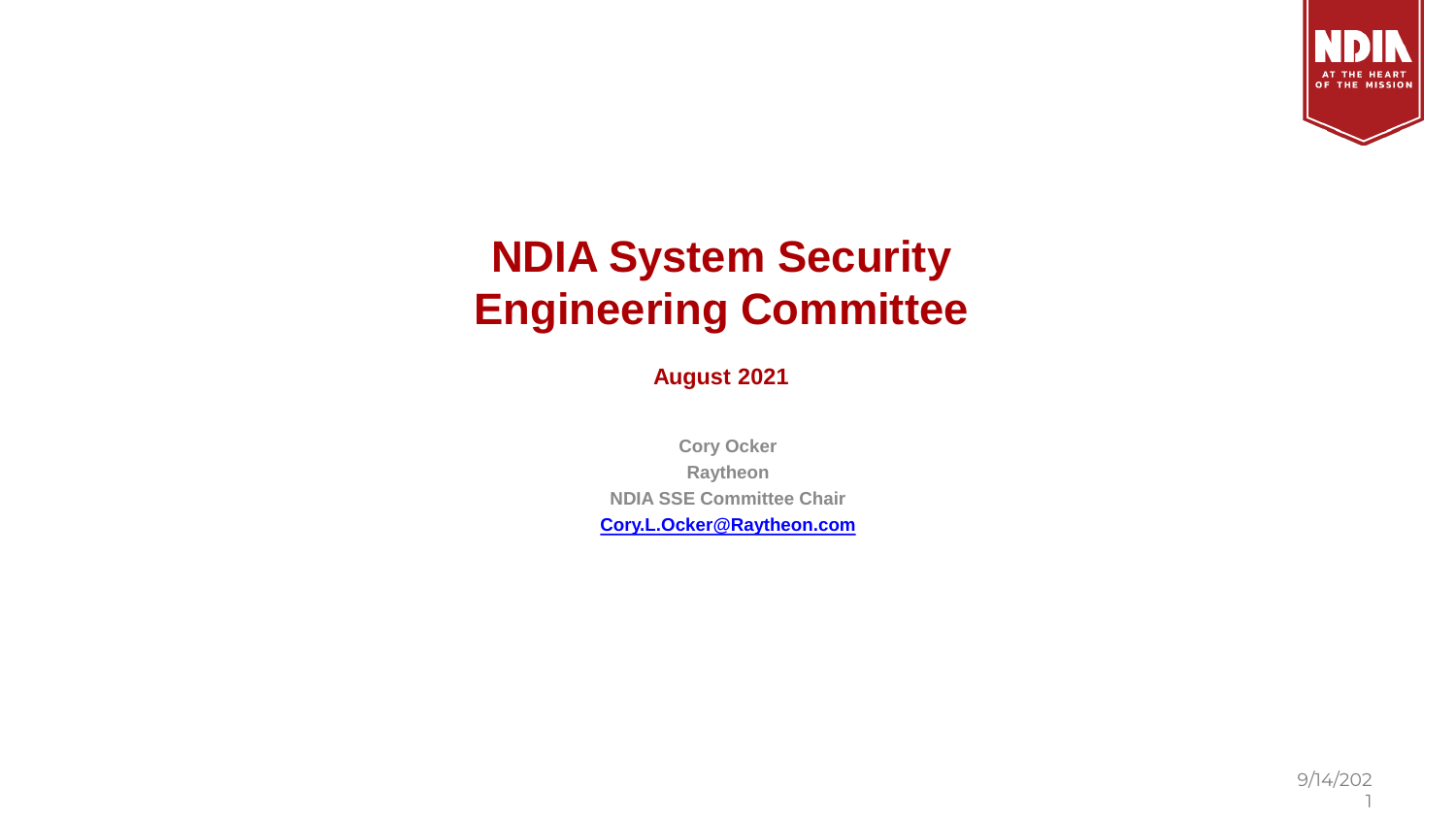# **2021 ACTIVITIES**



- **Supported development and industry review of PSM CID Measurement Framework Whitepaper Software Assurance section**
- **Held SSE Taxonomy workshop**
	- Continuing development of terms and definitions for wider review and recommendation for use in other standards
- **Reviewed USAF DevSecOps CONOPS**
- **Provided industry perspective on Cybersecurity Legislation**
- **Provided Committee Report on NIST 800-161 Rev 1 to NIST**
- **Provided representative to Cyber Resilient Weapons Systems – Body of Knowledge (CRWS BoK) Review Board**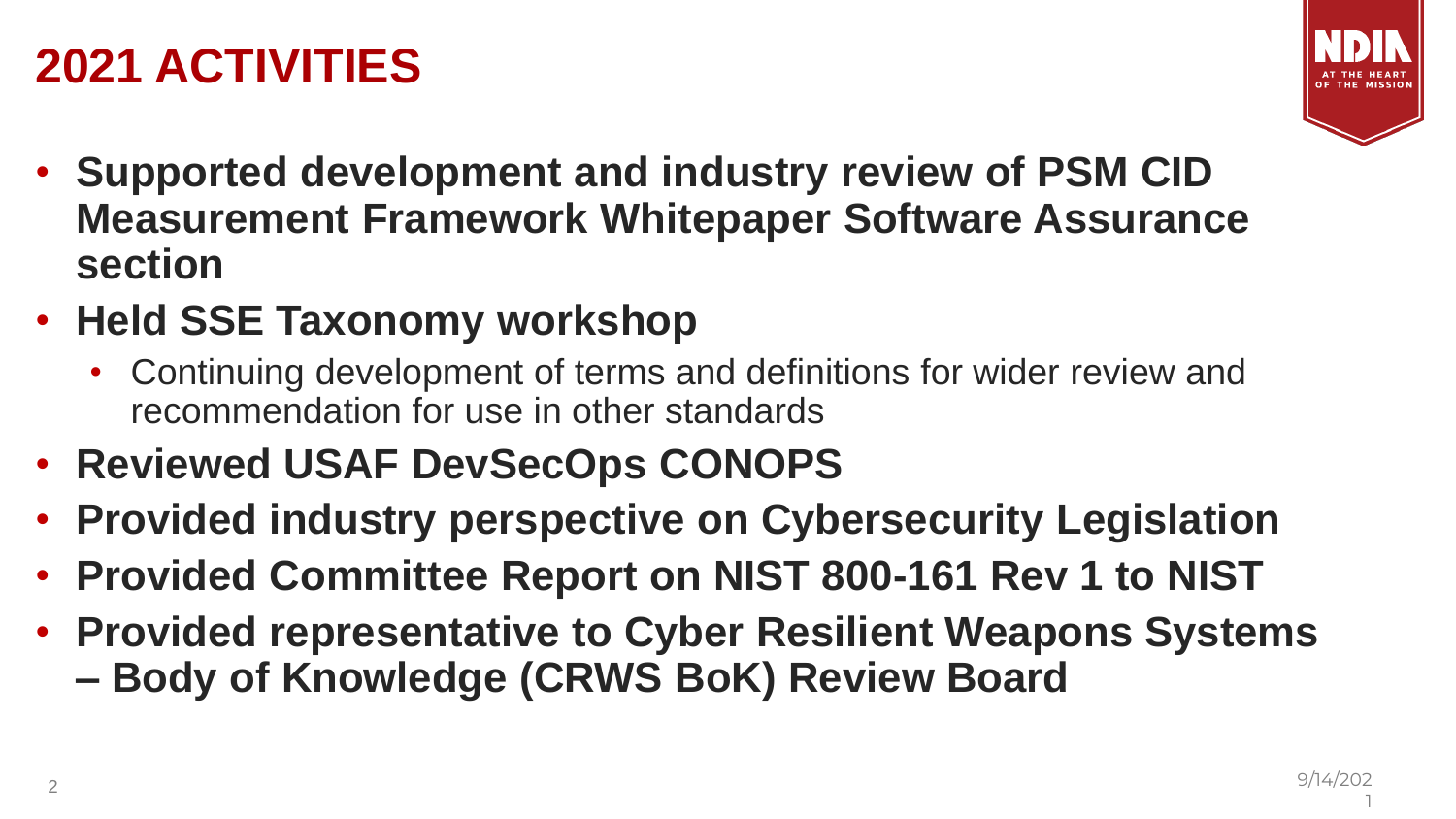# **Projects Aligned with Ms. Geier's DoD SE Modernization Discussion**



#### • **SE Modernization Challenges / Barriers**

- Standards
	- Program Protection Implementation Plan (PPIP) Data Item Description (DID) Update (current DID from 1993) USG Led
	- Software Bill of Materials (SBOM) DID creation Industry Led
	- Workshop on limiting flow down of Controlled Technology Information (CTI) to subcontractors USG/Industry Collaboration
- **Key Elements in future of Systems Engineering / Culture Shift Embracing SE / Collaboration**
	- Integration of SSE
		- Workshop on integrating Cybersecurity Survivability Endorsement Implementation Guidance (CSEIG) into the SE process USG/Industry Collaboration
		- Defining common taxonomy to be used throughout government, industry, and academia Industry Led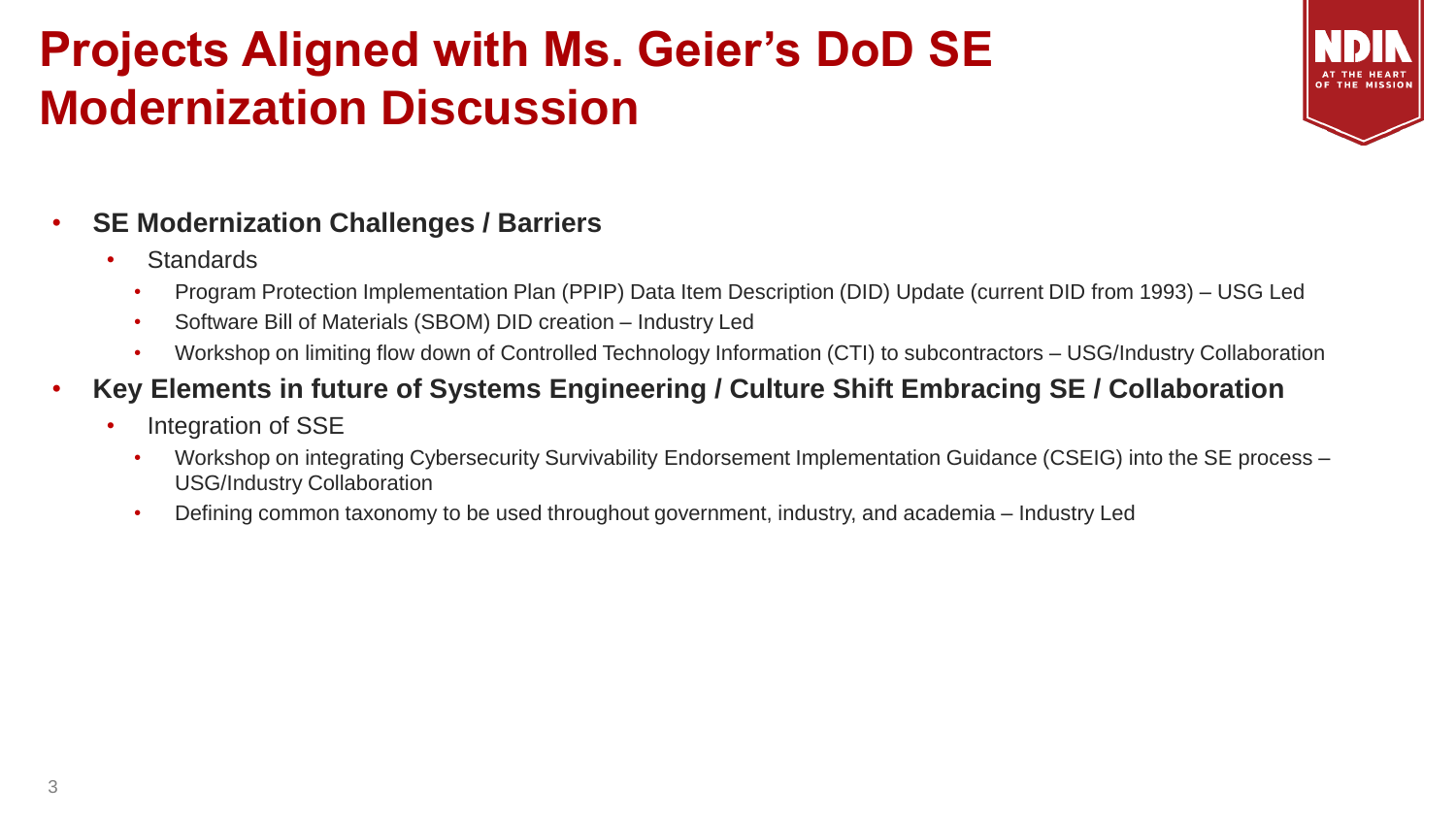# **2021 Projects (crossed out projects are completed)**



- **Government Led**
- **PPIP Review (Standards w/ All Participating) –**
	- Goal is to make it more consistent with existing regulations while also being responsive to individual customers; guidance documents in work – awaiting update from USG
- **DoDI/M 8140 Review (Workforce Training/Competencies)**
	- Awaiting implementation of NICE Framework to DoD systems; main clarification is whether or not this applies to DIB and what requirements will flow down - TBD awaiting draft from USG
- **CMMC - Engineering Perspective (Standards)**
	- Provide consolidated industry feedback on SSE impacts of CMMC (i.e. limiting flow to subcontractors, identifying levels as requirements are flowed deeper down the supply chain, etc); On hold awaiting latest review of CMMC path forward
- **NDAA FY2021 Sect 9901 – 9908 Creating Helpful Incentives to Produce Semiconductors for America (HwA/SCRM)**
- **DoDI 5000.89 T&E Review (CT&E) – ready (Q3)**
- **DoDI 5000.90 Cybersecurity review and comment (Standards)**
	- USG POC identified; ready (Q3)
- **Update DAG to match latest acquisition pathways guidance (Standards w/ All Participating) – awaiting update from USG**
- **DoDI 5200.44 update – integration of zero trust / assured microelectronics**
	- Risked based, not eliminating trusted foundry awaiting update (TBD)

#### **Committee Led**

- **PSM CID Measurement Framework Whitepaper Software Assurance**
- **Coordinating with Electronics Division to provide a bridge between control/guidance and supply chain risk – Ongoing (Q2/Q3)**
- **Review of Cybersecurity Legislation (Software Assurance) – Ongoing (Q2)**
- **NIST 800-161 Rev 1 review and comment**
- **DSOP review and comment**
- **SSE Taxonomy (w/ INCOSE) (Standards) – Ongoing (Q3)** 
	- Caitlin Baummer leading
- **Draft DID Software Bill of Materials (SCRM) – ready (Q3)**
	- Linda Gee leading w/ Bradley Langford support
- **Critical Program Information term and definitions relate to DoDI 5200.39 (AT) – ready (Q3)**
- **Perform assessment of skill gap to determine focus areas to build the bench of SSEs (Education) – ready (Q3)**
- **Zero Trust Program View (led by Electronics Division) (HwA) – ongoing (Q3)**
- **Review effectiveness of Cyber Survivability Endorsement process – ready (Q3)**
	- Plan to include in September Committee Meeting
	- Request USG POC from Joint Staff
- **NIST SP 800-160 Volume 2 Rev 1 Review and Comment – comments due 20 Sept**
- **NIST SP 800-53A Rev 5 Review and Comment – comments due 1 Oct**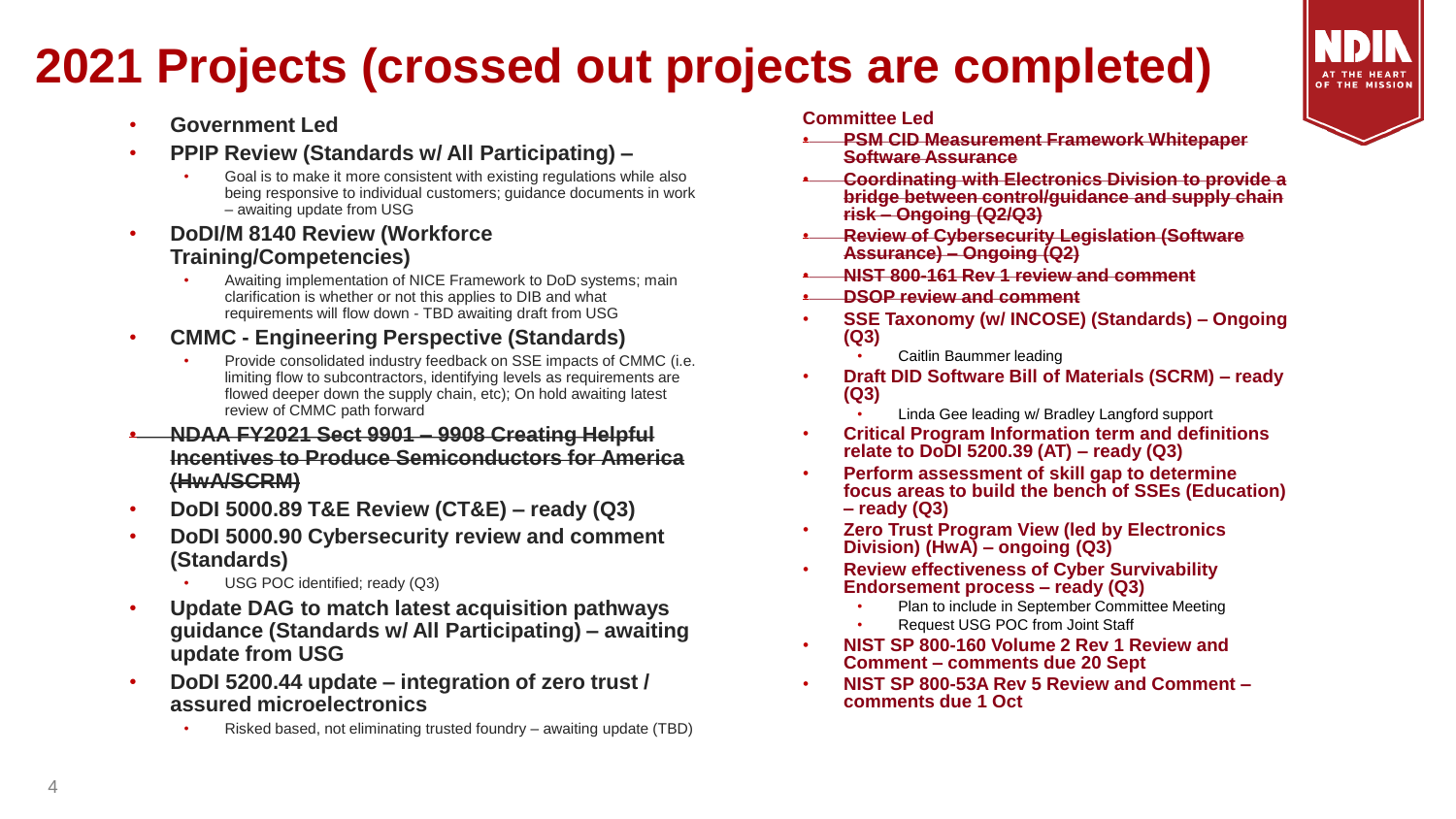

# **18 August 2021 NDIA Systems Engineering Division (SED) Meeting Systems of Systems and Mission Engineering (SoS ME) Committee Report**

**Co-Chairs: Dr. Judith Dahmann, MITRE John Daly, Booz Allen Hamilton Jennie Horne, Raytheon Richard Poel, Boeing**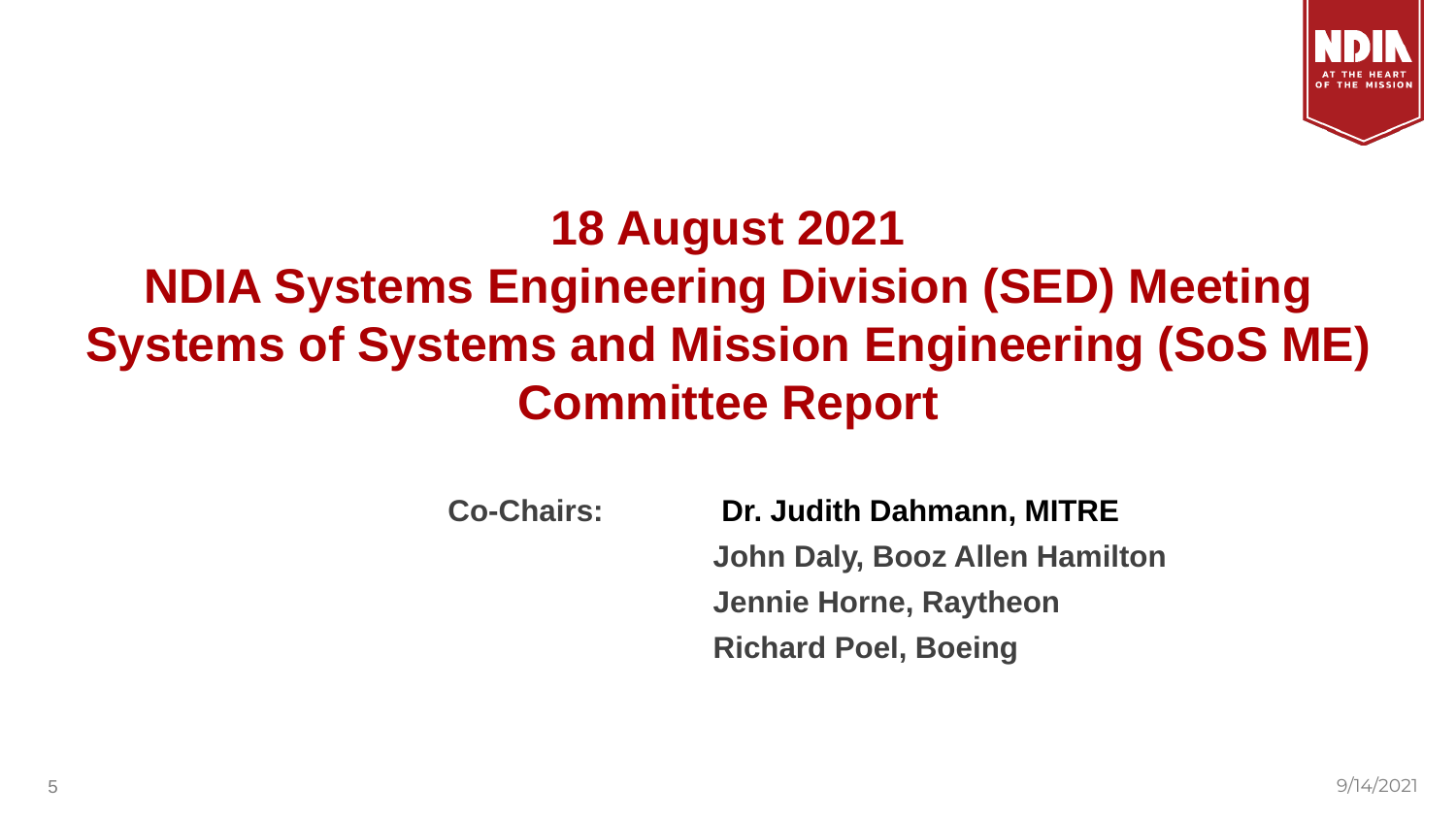## **Updates (1 of 2)**



# • **SoS Engineering Collaborators Interchange (SoSECIE)**

- Upcoming events
	- August 24<sup>th</sup>
	- **TOPIC:** Communication Oriented Modeling of Evolving Systems of Systems
	- **SPEAKER:** Sean Kristian Remond Harbo
	- Sept 7<sup>th</sup>
	- **TOPIC:** System of Systems Meta-Architecture Approach to Improve Legacy Metrorails for Enhanced Customer Experience
	- **SPEAKER:** Dr. Cihan Dagli and Maxwell Polley

#### **[SoSECIE@mitre.org](mailto:SoSECIE@mitre.org) for more information <https://mitre.tahoe.appsembler.com/blog> for recording**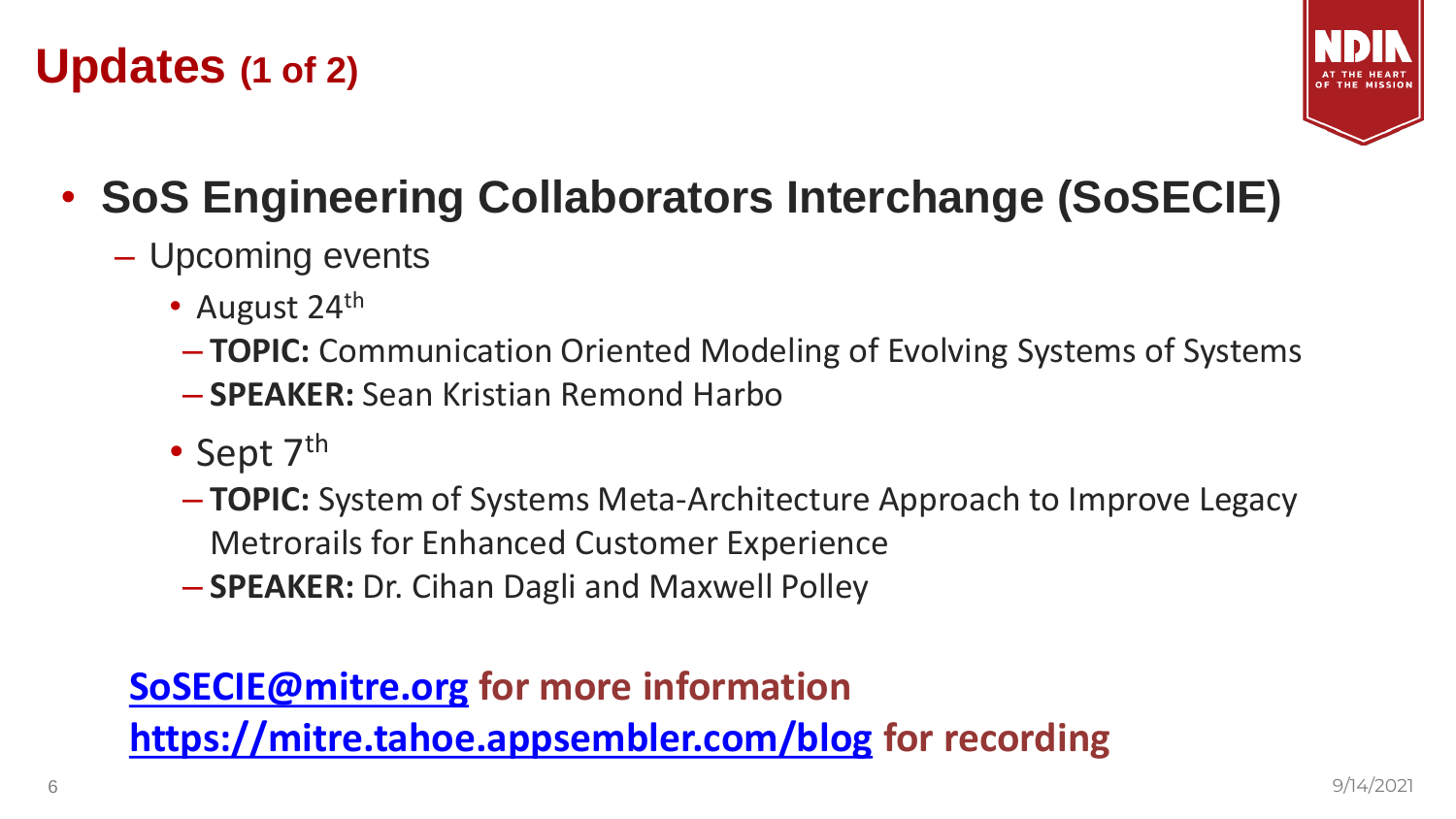## **Updates (2 of 2)**

#### • **Mission Engineering Initiative**

- Kickoff was held on 24 May, 60+ participants
- Follow-up meeting held with R&E SE Elmer Roman and Marc Goldenberg on June 28th
	- Reviewed the results of the 2019 ME Industry Task Force
	- Follow-up actions focus on SE and ME Conference
		- ME Workshop and ME panels
- *Need to revisit given changes in Conference*
	- *Considering idea of possible ME mini-event in near-term if conference is delayed 6 months*
- Elmer Roman presentation on SoSECIE last week
	- Recording will be posted once we receive public release.

#### **ME Initiatives presentation materials are on the SED Website**

7 9/14/2021 **https://www.ndia.org/divisions/systems-engineering/committees/systems-of-systems-engineering-committee**

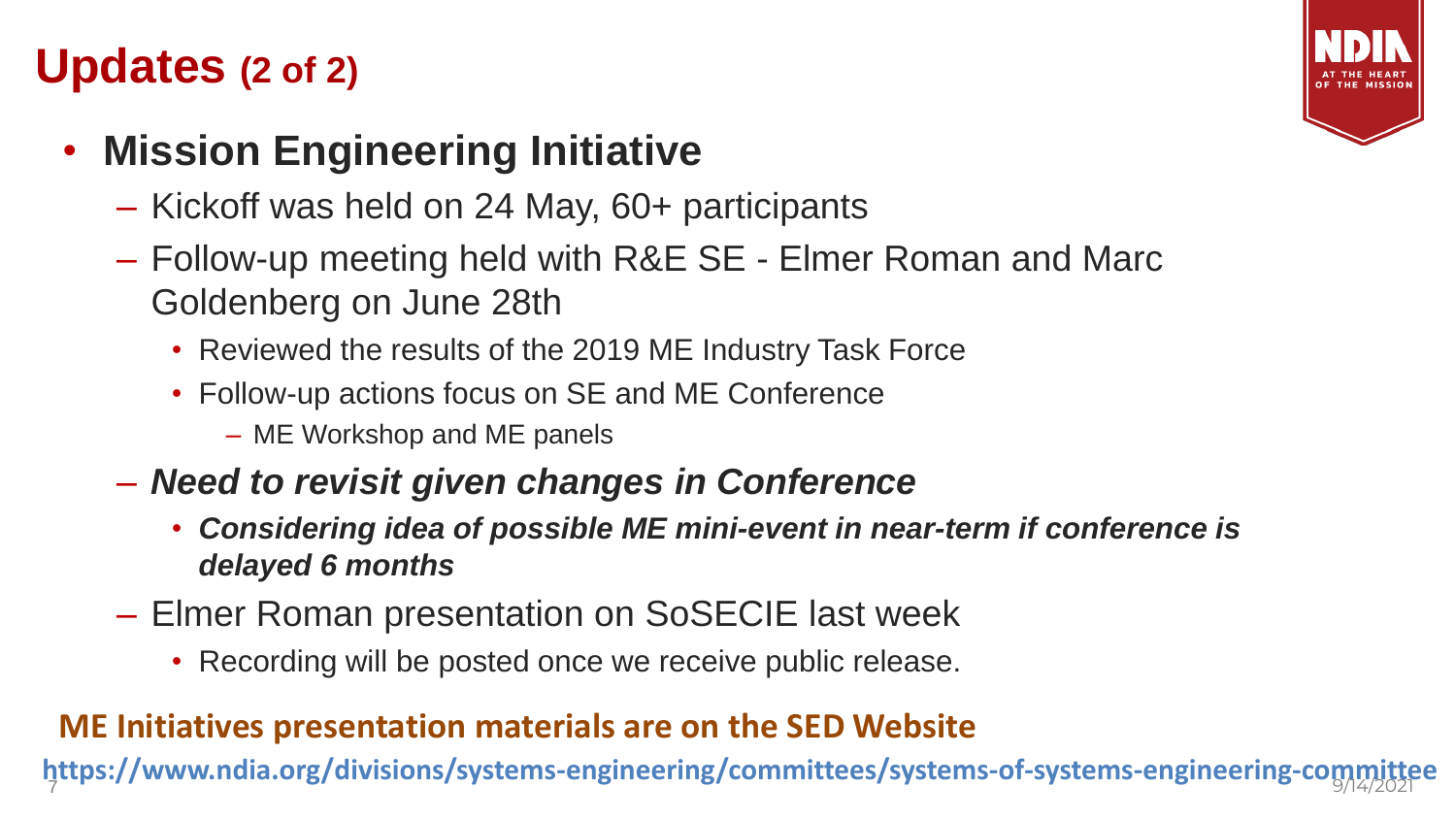

## **Modeling and Simulation Subcommittee**

**Joe Backhaus** Lockheed Martin Corp.

**David Allsop** The Boeing Co.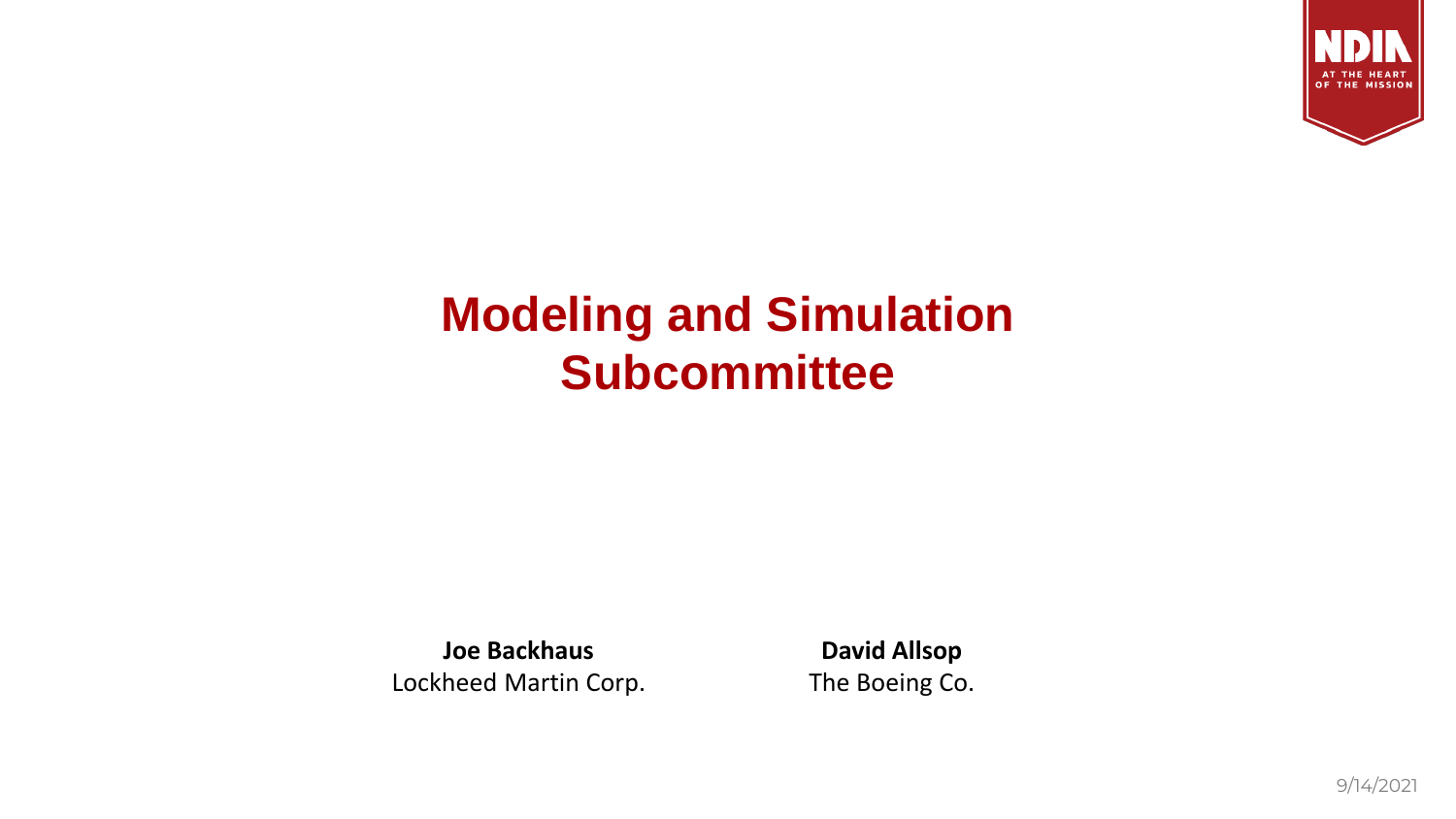# **Modeling and Simulation subcommittee**



- **The mission of the NDIA SE M&S Committee is to advance the understanding and use of modeling and simulation in the practice of systems engineering**
- **2021 meetings (tentative schedule)**
	- August
	- September
	- October (Committee meeting if Conference slides)
	- December (Committee meeting + Planning)
- **All meetings will be virtual until further notice**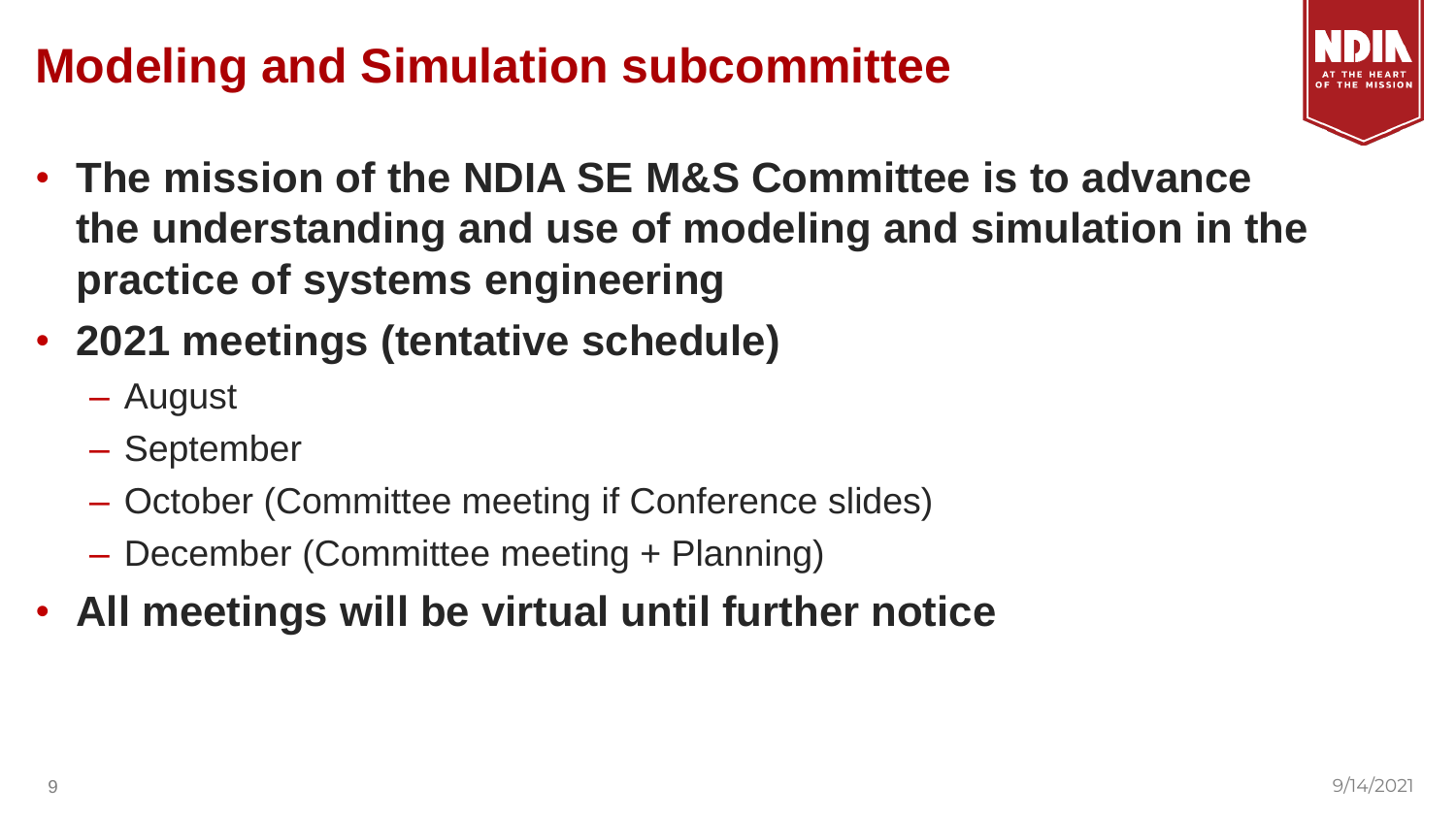# **August 17, 2021**



| <b>Start</b> | <b>End</b> | <b>Topic</b>                                    | Presenter/s      |
|--------------|------------|-------------------------------------------------|------------------|
| 1200         | 1230       | <b>Gathering and Meeting Kickoff</b>            | Backhaus, Allsop |
| 1230         | 1300       | Overview of 2021 NDIA S&ME Conference           | <b>Backhaus</b>  |
| 1300         | 1330       | Actions and notes from 2021 Planning Meeting    | Backhaus, Allsop |
| 1330         | 1400       | Update on Digital Engineering Metrics Activity  | Yeman            |
| 1400         | 1430       | <b>Coordination with Architecture Committee</b> | Scheurer         |
| 1430         | 1500       | 2021 Planning Discussion                        | Backhaus, Allsop |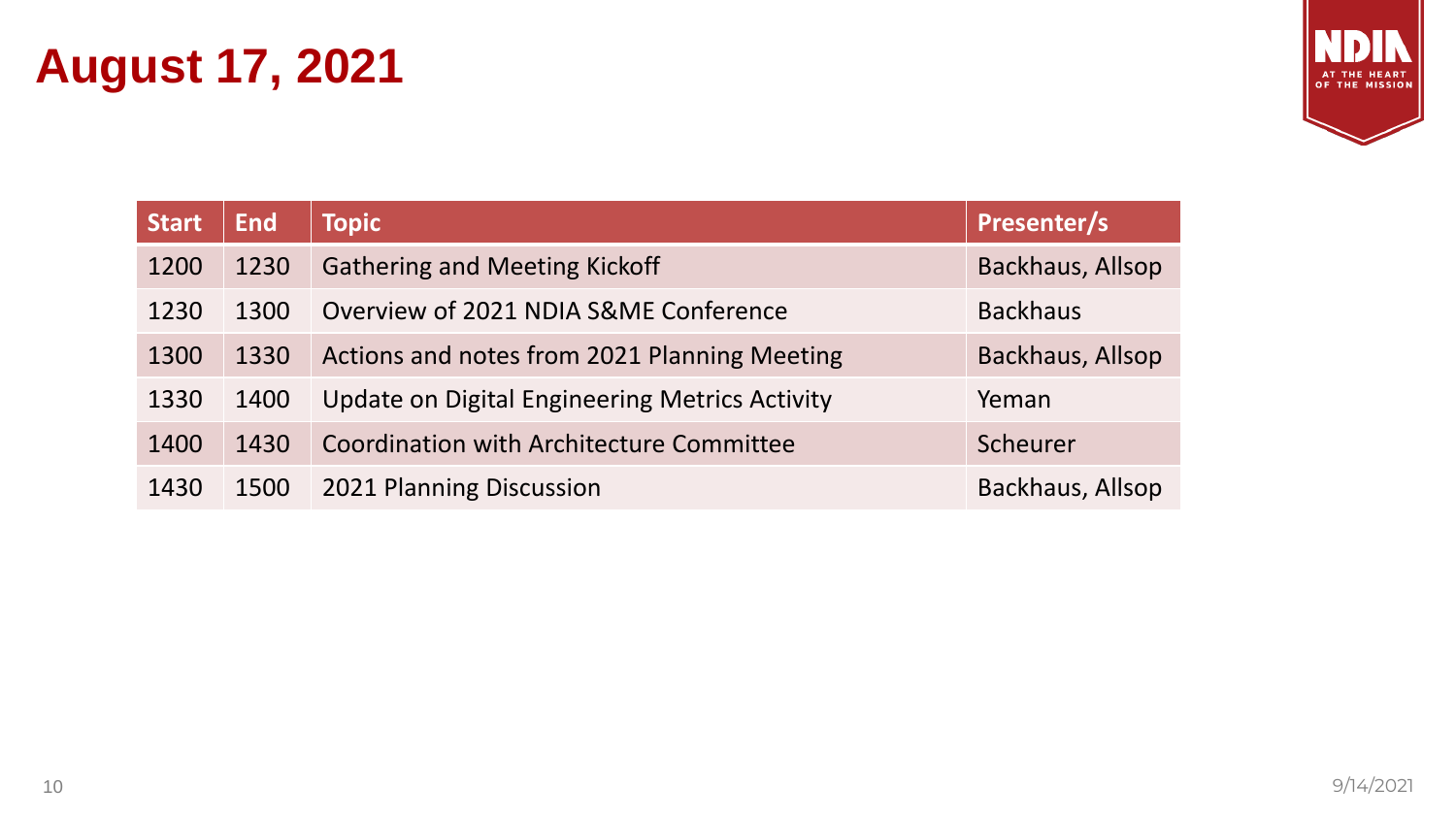#### **Focus Areas**



- **Strengthening Modeling and Simulation as an enabler to systems engineering refresh**
- **Continue Digital Engineering (DE) Metrics Work**
	- On-going working group across NDIA SED

#### • **Revector DEIXWG RE: DIDs for DE/MBSE**

- Needs to cover new deliveries (e.g. better specification of model CDRL for Mission Engineering analyses) as well as existing CDRLs now delivered/generated via models
- Revector working group to focus on view/viewpoint methodology for DE/MBSE DIDs; publish recommendations on format, content, structure, etc.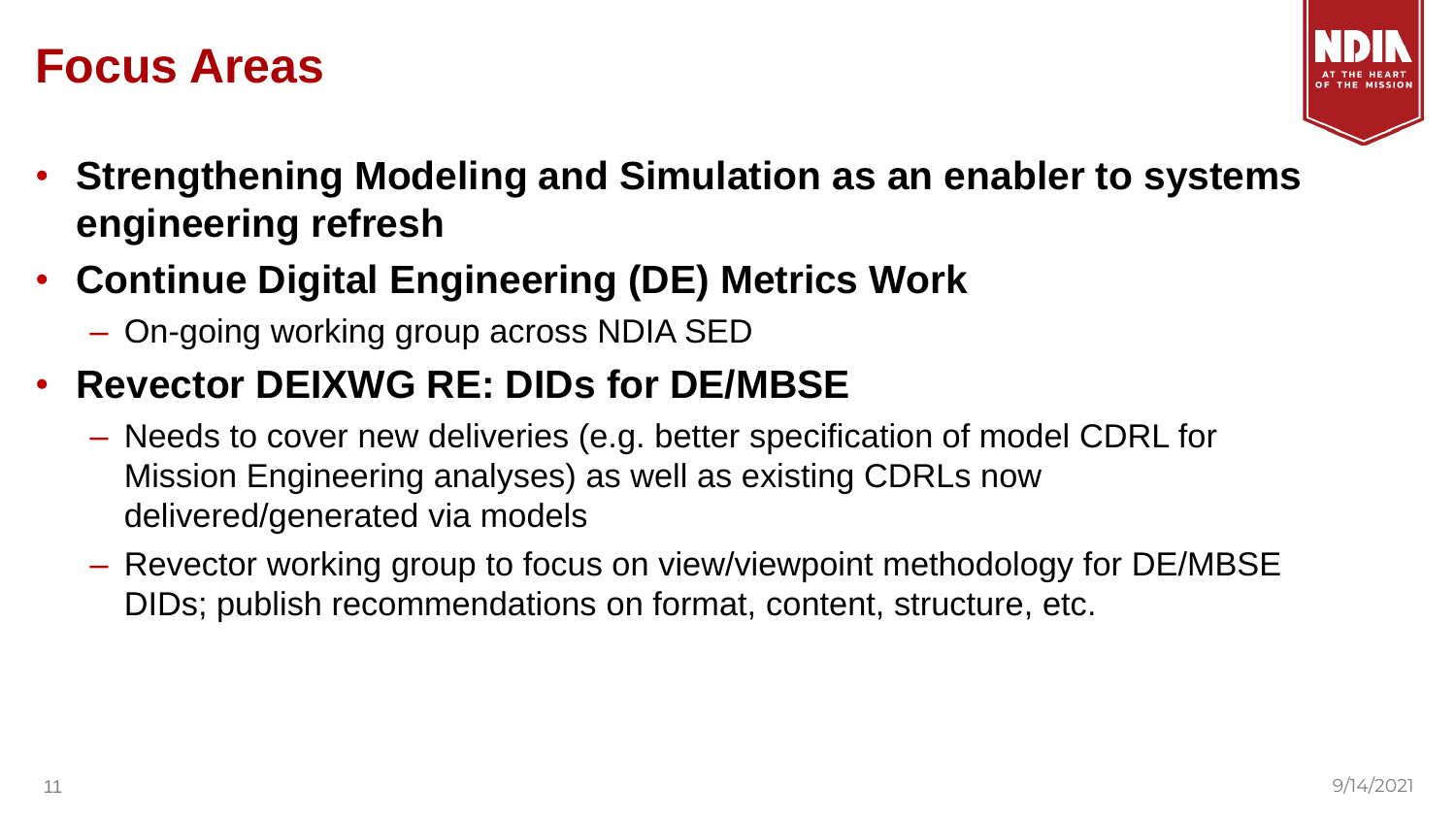

## **NDIA SE Architecture Committee Report**

**August 18, 2021**

**Bob Scheurer Ed Moshinsky**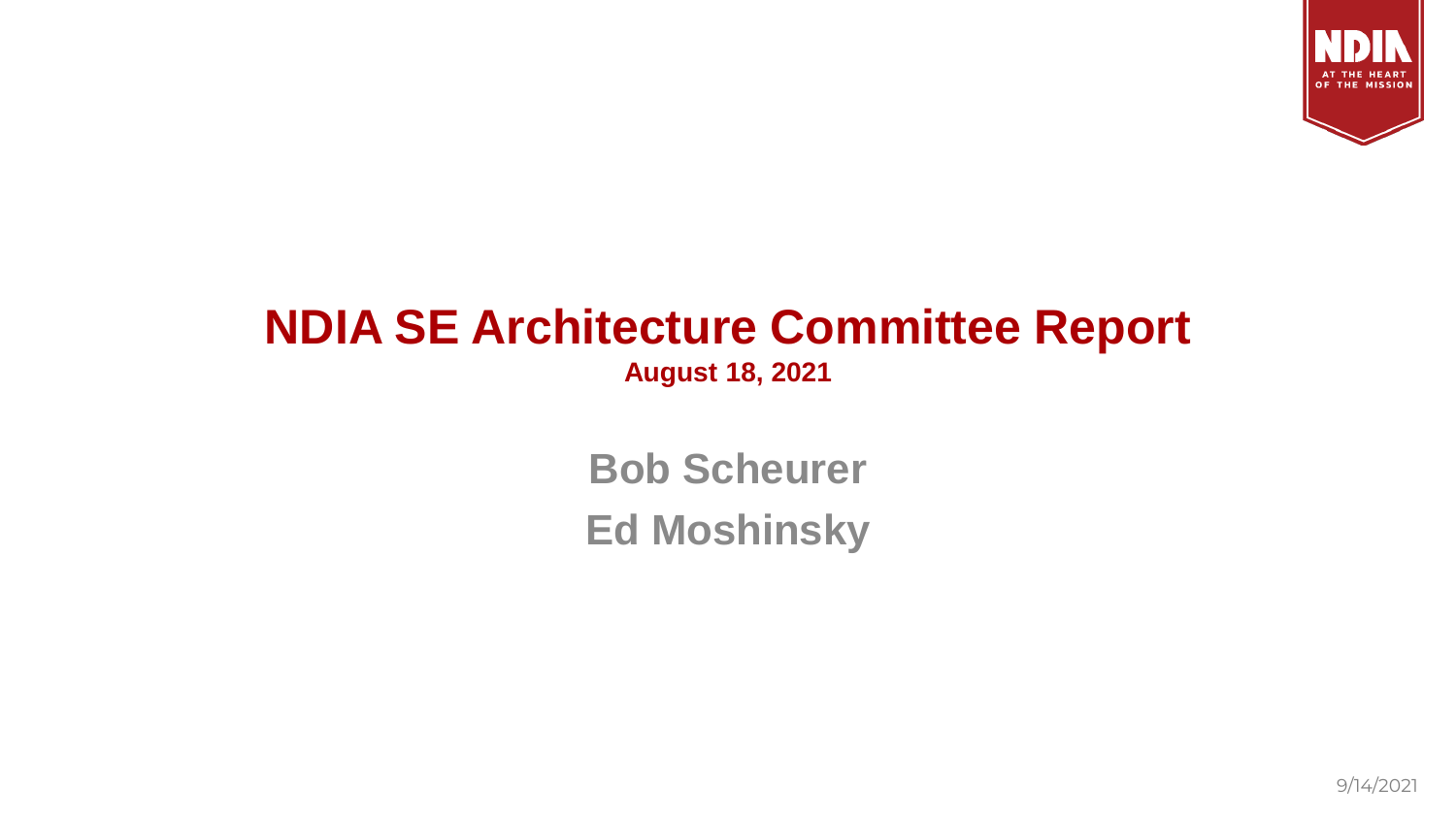## **SE Architecture Committee**



- Mission: Grow Relevance, Usefulness, and Awareness of System Architecting and Architectures in National Defense Systems and Applications
- Purpose: To Facilitate Acumen and Successful Outcomes from System Architecting and Architectures
- Leadership:
	- o Bob Scheurer, Boeing;
	- o Ed Moshinsky, OUSD(R&E)

- On-Going Bi-Weekly Full Committee Meetings
- On-Going Bi-Weekly Sub-Committee Meetings (e.g., MOSA Metrics) and Special Meetings, as Needed
- Participating with NDIA Manufacturing Division / Supply Chain Network Committee: Ethan Plotkin, Chair, "Helping OSD Do Sustainment Better"
- Participating in DoD's MOSA (MOSWG) and Tiger Team(s)
- Participating in PSM's Digital Engineering (DEWG) Working Group: Functional Completeness and Volatility Metric
- Participating in Paul Jonas Army MOSA Metrics Working Group Activities/Surveys (They are now also participating in our NDIA SE Architecture Committee metrics work) – Current Jonas status unclear
- [MOSA White Paper a](https://www.incose.org/docs/default-source/midwest-gateway/events/ndia_mosa_whitepaper_final_20200701.pdf)nd Supporting Briefings

#### **Mission / Purpose Stakeholders / Sponsors / Collaborators**

- Stakeholders: Defense Industrial Base Members, DoD, & Services
- Sponsor: Nadine Geier, OSD R&E
- Collaborators: INCOSE, AIA, DoD MOSWG;
	- Paul Jonas, MOSA Metrics, US Army Research
- Membership: 95+ members from government, industry, and academia.
- Business Rhythm: Bi-weekly telecons; sub-committee/ working groups/focus teams as required.

#### **Recent Accomplishments 2021 Plans / Events / Milestones**

- Focus on MOSA Metrics / Metrics Sub-Committee • MOSA Terms/Definitions (Initiating Reviews)
	- Metrics (On-Going)
	- Contracting Language (Q4/2021 Initiation)
- 2021 S&ME Conf. Track on System Architecture (Tentative)
- MOSWG & Tiger Teams Support: MOSA Outreach, et
- Digital Engineering Working Group Support
- Joint Effort w/NDIA Mfg Division/Ethan Plotkin: Better OSD Sustainment - SD-22 Guidebook Update: Data gathering phase underway
- Mission Engineering Working Group activity
- Other Relevant Plans/Support Areas
	- o SE Modernization w/Nadine Geier, OUSD(R&E) SE Director
	- o Reference Architectures (Q4/2021 initiation)
	- o Modularity & Openness Partitioning and Representations in Architecture Models 8/18/2021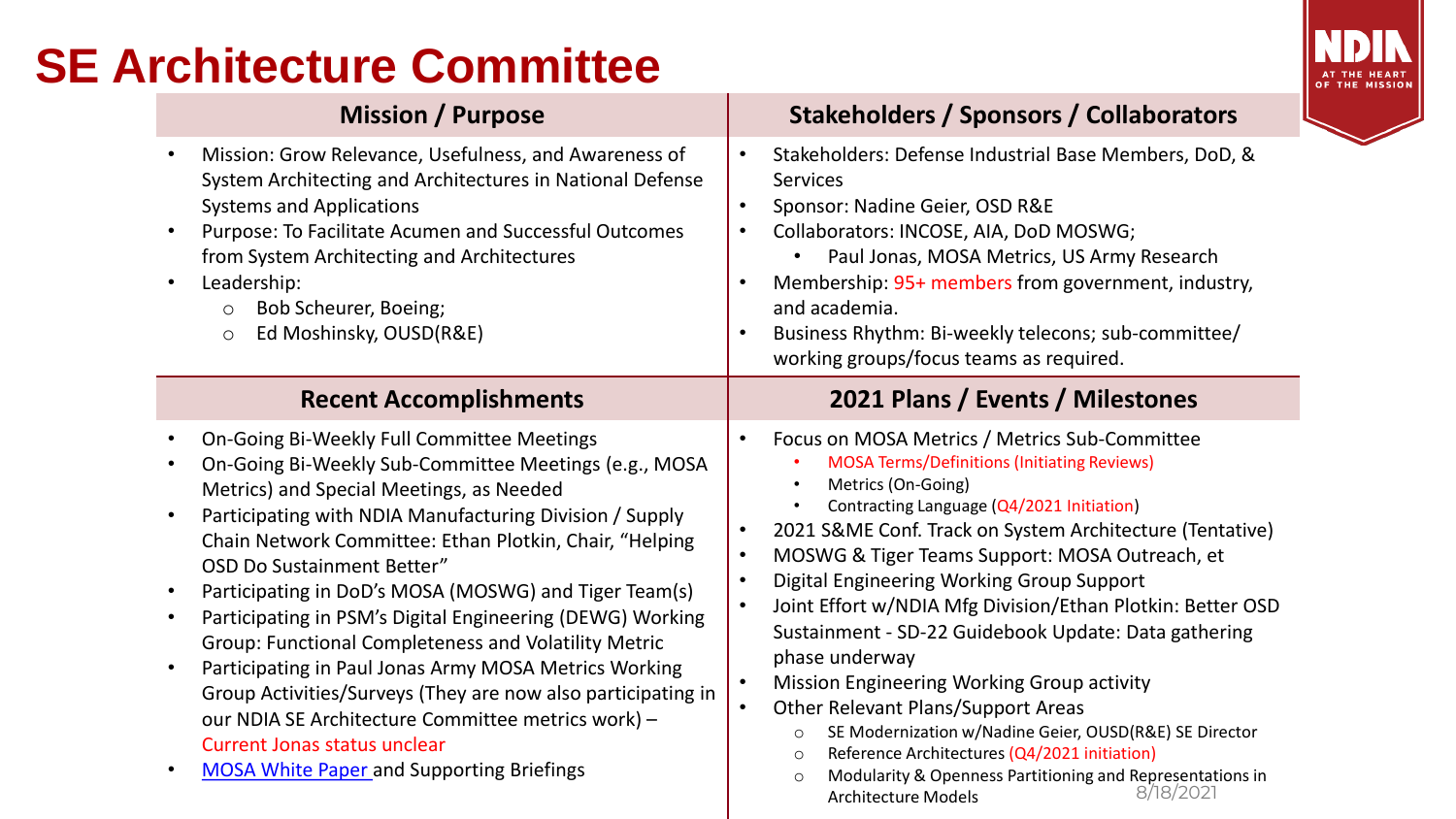# **DoD Initiatives Support by NDIA Architecture Committee**



| <b>DoD Initiative</b>                                   | <b>Prime DoD Objectives</b>                                                                  | <b>NDIA Architecture Committee</b>                                                                                                                |
|---------------------------------------------------------|----------------------------------------------------------------------------------------------|---------------------------------------------------------------------------------------------------------------------------------------------------|
| <b>Modular Open Systems</b><br><b>Approach (MOSA)</b>   | <b>Enduring Platform Relevance</b><br><b>Improved Capabilities</b>                           | MOSA White Paper: Acquirer and Supplier<br>Recommendations<br>MOSA Metrics / Application Guidance<br>Joint Approach Definition w/DoD<br>$\bullet$ |
| <b>Digital Engineering (DE)</b>                         | <b>Accelerate Developments</b><br>Generate Cost/Schedule<br>$\bullet$<br><b>Efficiencies</b> | DE Metrics Initiative                                                                                                                             |
| <b>Mission Engineering (ME)</b>                         | <b>Optimize Mission Outcomes of SoS</b><br><b>Identify Capability Gaps</b>                   | Contributor to ME Phase II Study (2019)<br>Monitoring<br>Aligning Focus: SoS Architectures                                                        |
| <b>Systems Engineering (SE)</b><br><b>Modernization</b> | TBD                                                                                          | Monitoring<br>Collaborating                                                                                                                       |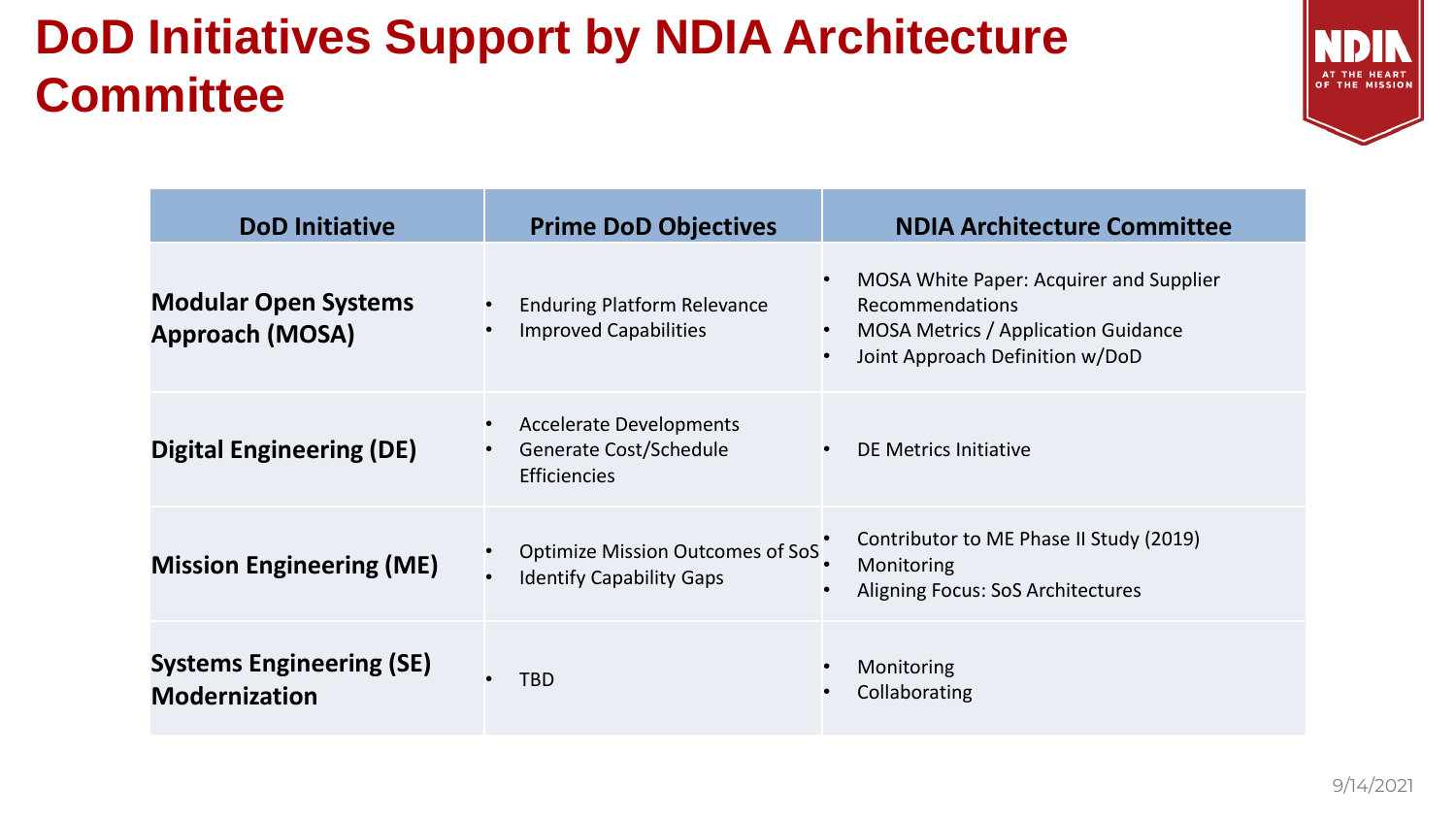### **MOSA Implementation Recommendations\***

**(Items Underlined and Marked in Green Represent Current Follow-On Focus Efforts)**

- **1) Develop MOSA strategy and objectives early in the acquisition process**
- **2) Define MOSA implementation approach (acquirer and supplier roles)**

**3) Define interfaces within the System of Systems in terms of MIL-STD-881D Taxonomy Levels of Detail and leverage existing Open System Architectures for lower levels of detail**

- **4) Apply MOSA in software architectures at appropriate levels of abstraction and complexity**
- **5) Implement MOSA as part of a larger and more robust Digital Engineering strategy**
- **6) Incorporate cybersecurity strategy in a MOSA application at the time of initial design, not as a later addition**

**7) DOD and industry work together to define how to evaluate MOSA**

**8) Develop and implement enablers with appropriate investment to affect culture change required for successful widespread adoption of MOSA**

**9) Create Library of MOSA Systems and Interfaces**

**10) Define a means for comparing and specifying standards and interfaces for a MOSA-enabled environment.**